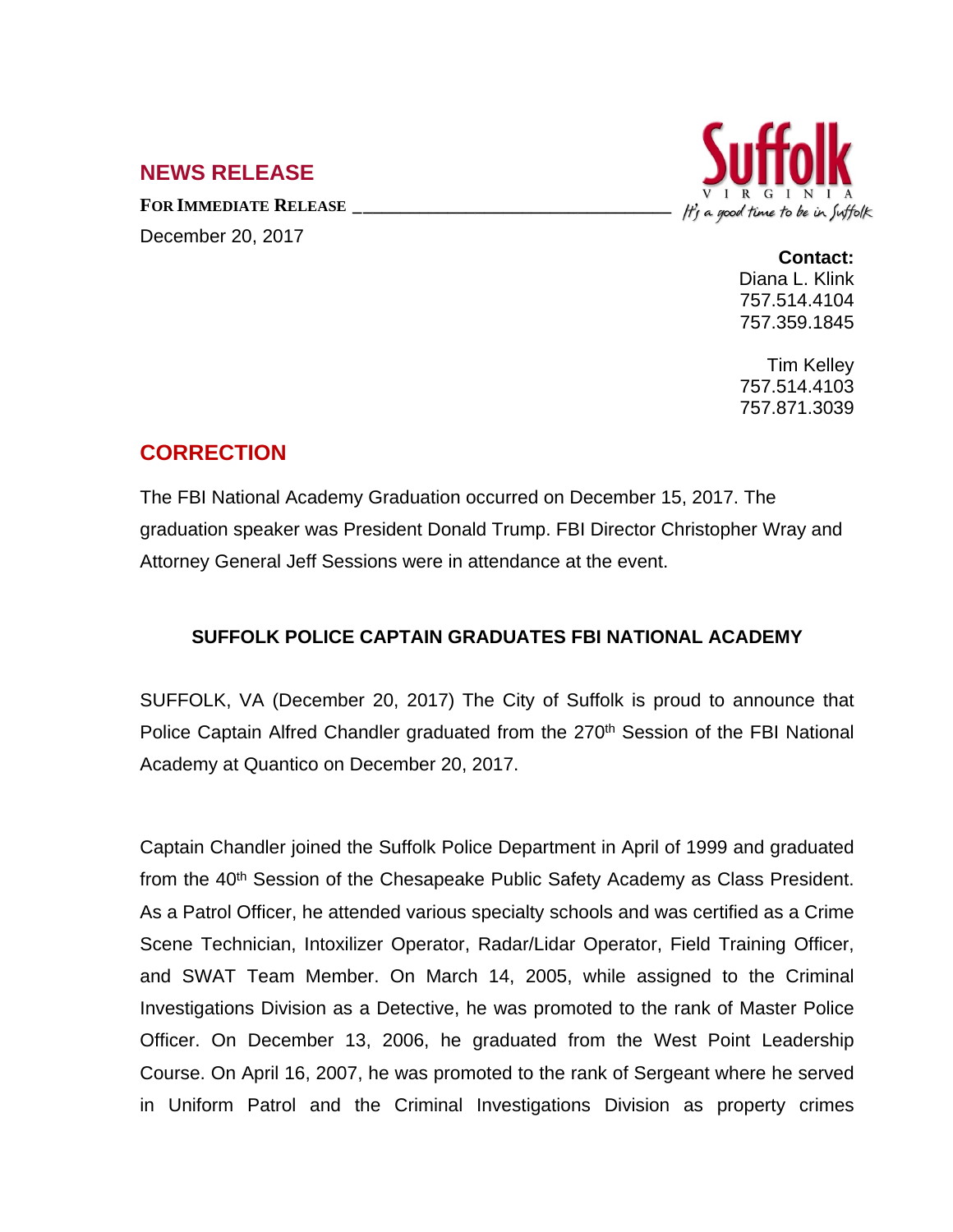supervisor and violent crimes supervisor. In this capacity, Chandler was honored with three Departmental commendations and a lifesaving award. On July 1, 2007, he received his Associate's Degree from Saint Leo University in Liberal Arts. He was also certified as a General Instructor, Asp Baton Instructor, and Hostage Negotiator.

On May 2, 2011, he completed his Bachelors of Arts Degree in Criminal Justice. On August 1, 2013, Chandler was promoted to the rank of Lieutenant where he served as the Uniform Patrol and Special Operations Commander. While in this capacity, he also commanded a number of ancillary units such as the Marine Patrol Unit, Search and Rescue Team, Fatal Crash Reconstruction Team, Honor Guard, and Crisis/Hostage Negotiations Team. He completed his Masters of Science Degree at Saint Leo University on June 13, 2014, in Criminal Justice Management. He was promoted to Captain on March 1, 2016 where he was assigned to the Investigations Division. Since January 1, 2017, Captain Chandler has been in command of Precinct One which is staffed by 57 sworn officers and handles 55% to 60% of citizen calls for service received by the Department.

Internationally known for its academic excellence, the National Academy program, held at the FBI Academy, offers 11 weeks of advanced investigative, management, and fitness training for selected officers having proven records as professionals within their agencies. FBI Director Christopher Wray was the principal speaker at the graduation ceremony.

Training for the program is provided by FBI Academy Instructional staff, Special Agents, and other staff members holding advanced degrees, many of whom are recognized internationally in their fields of expertise. The academy curriculum of the FBI National Academy Program was first accredited by the School of Continuing and Professional Studies, University of Virginia, in 1971. This continuing partnership of curriculum enhancement and faculty interaction merges the strengths of both